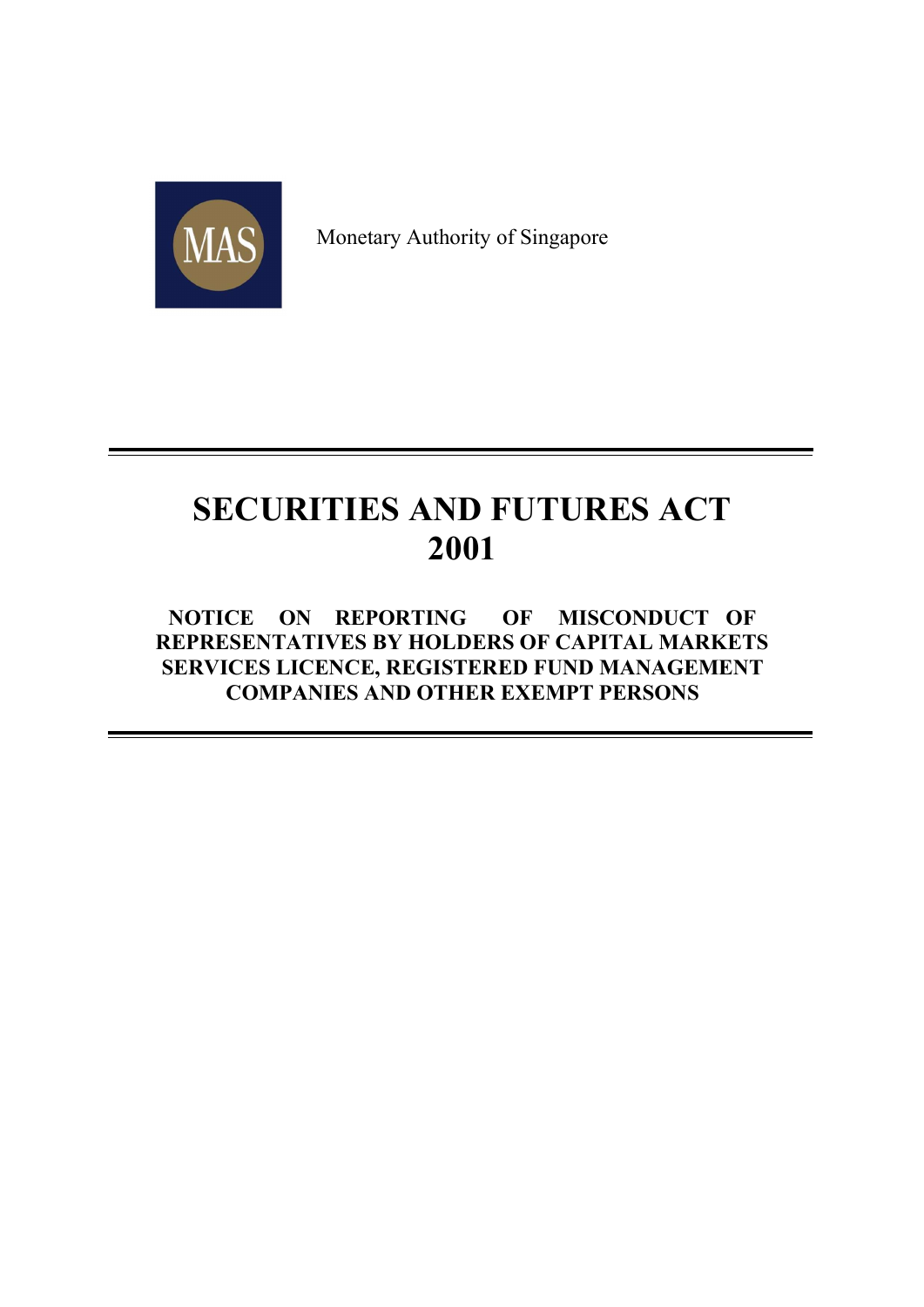## Notice No : SFA XX-NXX

#### Issue Date : xx xxx 20xx

# NOTICE ON REPORTING OF MISCONDUCT OF REPRESENTATIVES BY HOLDERS OF CAPITAL MARKETS SERVICES LICENCE, REGISTERED FUND MANAGEMENT COMPANIES AND OTHER EXEMPT PERSONS

#### **Introduction**

1 This Notice (excluding the Annexes) is issued pursuant to section 101(1) of the Securities and Futures Act 2001 ("the Act"). Notice No. SFA 04-N11 issued on 26 November 2010 is cancelled with effect from [effective date].

2 This Notice shall apply to all holders of a capital markets services licence, Registered Fund Management Companies and persons who are exempt from holding a CMS licence under section 99(1)(a), (b), (c) or (d) of the Act. It sets out the reporting requirements for the misconduct of their representatives and former representatives.

#### **Definitions**

3 For the purposes of this Notice —

"CMI" means a holder of a capital markets services licence, a Registered Fund Management Company, or a person who is exempt from holding a CMS licence under section 99(1)(a), (b), (c) or (d) of the Act;

"corrective action" means any disciplinary action taken by a CMI against its representative or former representative, or any remedial measure taken by a CMI, in respect of a misconduct;

"Investigation Report" means a report in the form set out in Appendix 1;

"MASNET" means MASNET or any electronic system which may be established by the Authority in place of MASNET;

"misconduct" means—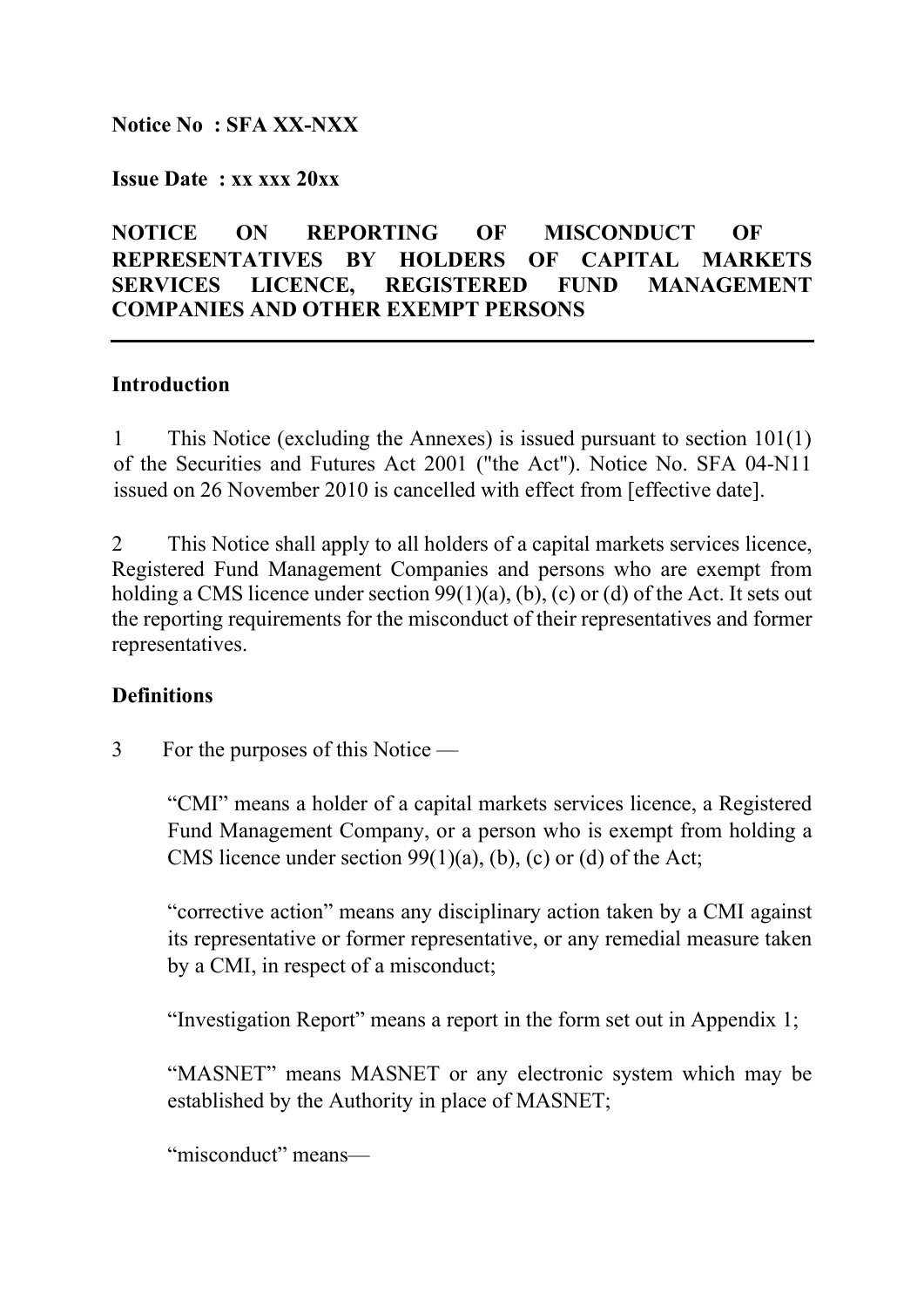- (a) any act relating to any contravention of the market conduct provisions under Part 12 of the Act, such as involvement in prohibited conduct or insider trading as set out in Part 12 of the Act; or
- (b) any act involving fraud, dishonesty, illegal monetary gains, or any offence of a similar nature, such as cheating, forgery, dishonest misappropriation of monies, criminal breach of trust, bribery, money laundering and tax evasion;

"Misconduct Report" means a report in the form set out in Appendix 1;

"public authority" means any body established by or under any written law and exercising powers vested therein by written law for a public purpose;

"Registered Fund Management Company" has the same meaning as in regulation 2 of the Securities and Futures (Licensing and Conduct of Business) Regulations (Rg. 10);

"Update Report" means a report in the form set out in Appendix 1.

# Report on Misconduct of Representative

Submission of the Misconduct Report

- 4 If a CMI has reasonable grounds to believe that—
	- (a) its representative had committed any misconduct; or
	- (b) its former representative had committed any misconduct during the period when he was a representative of the CMI,

the CMI must submit a Misconduct Report to the Authority through MASNET, providing all the information and particulars required in the Misconduct Report in relation to the misconduct (called in this Notice "alleged misconduct"), no later than 21 calendar days, or such longer period as the Authority may allow in writing, after the date on which the CMI first has reasonable grounds to believe that which is mentioned in sub-paragraph (a) or (b).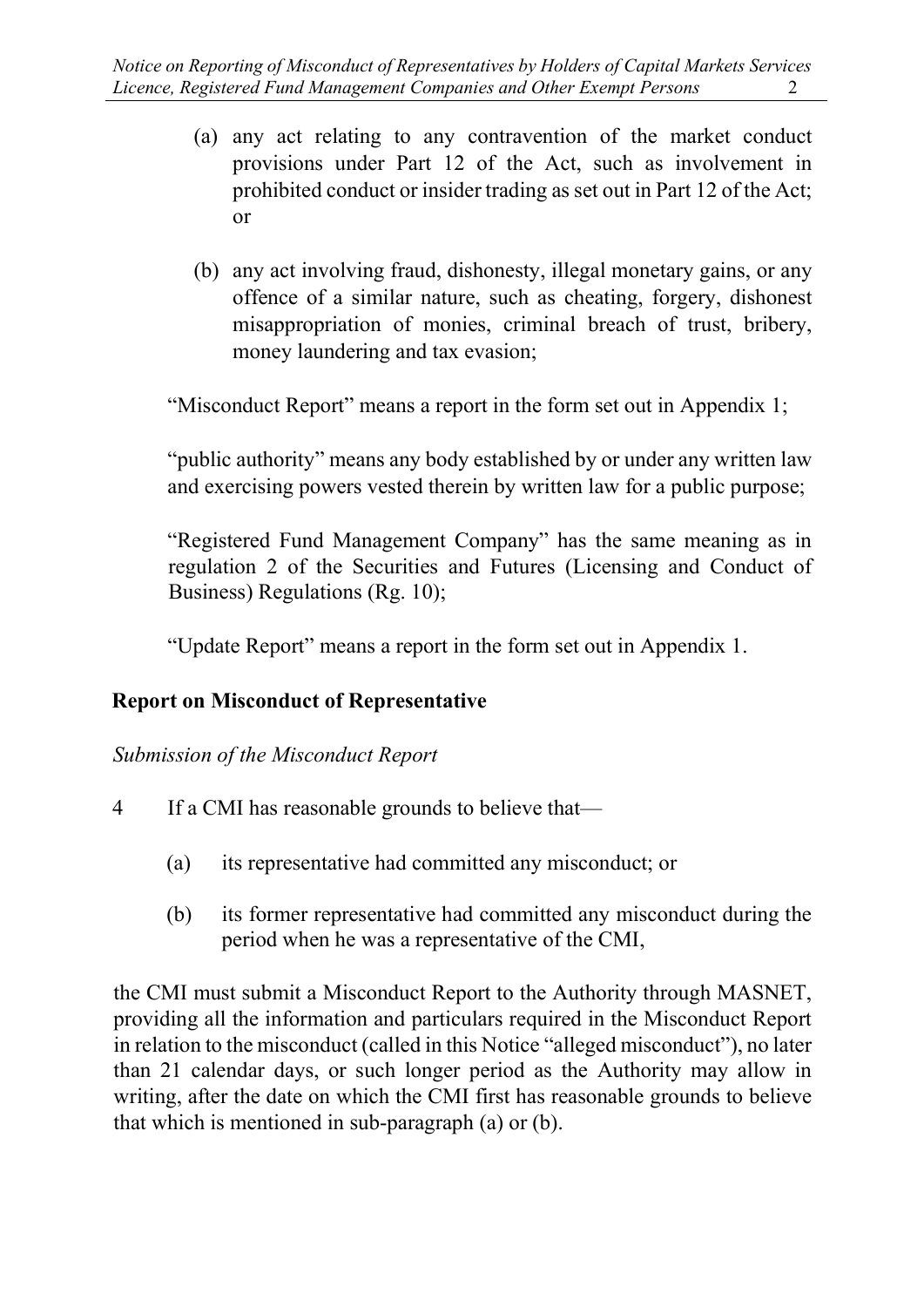# Other Submissions Accompanying the Misconduct Report

5 If the alleged misconduct falls within paragraph (b) of the definition of "misconduct", a CMI mentioned in paragraph 4 must —

- (a) assess whether it should lodge a police report in respect of the alleged misconduct; and
- (b) where it has not lodged a police report by the time it submits the Misconduct Report, submit to the Authority through MASNET at the same time as its submission of the Misconduct Report, the reasons for its decision not to lodge a police report.

6 Where a CMI mentioned in paragraph 4 has lodged a police report in respect of the alleged misconduct by the time it submits the Misconduct Report, the CMI must submit to the Authority through MASNET a copy of the police report together with the following information, where available, at the same time as its submission of the Misconduct Report:

- (a) the name of the police officer investigating the case;
- (b) the status of the police investigation and criminal proceedings (if any), including any outcome or result.

7 Where a CMI has commenced an internal investigation<sup>1</sup> into the alleged misconduct by the time it submits the Misconduct Report, the CMI must submit an Investigation Report to the Authority through MASNET, at the same time as its submission of the Misconduct Report.

# Update on Report on Misconduct of Representative

# Submission of Update Report

8 As and when there is any significant development in relation to the alleged misconduct after the Misconduct Report is submitted to the Authority, the CMI must submit an Update Report to the Authority through MASNET, providing an

<sup>&</sup>lt;sup>1</sup> A CMI may refer to the Non-Mandatory Guidelines in Annex A on the expectations relating to the conduct of internal investigations into any misconduct.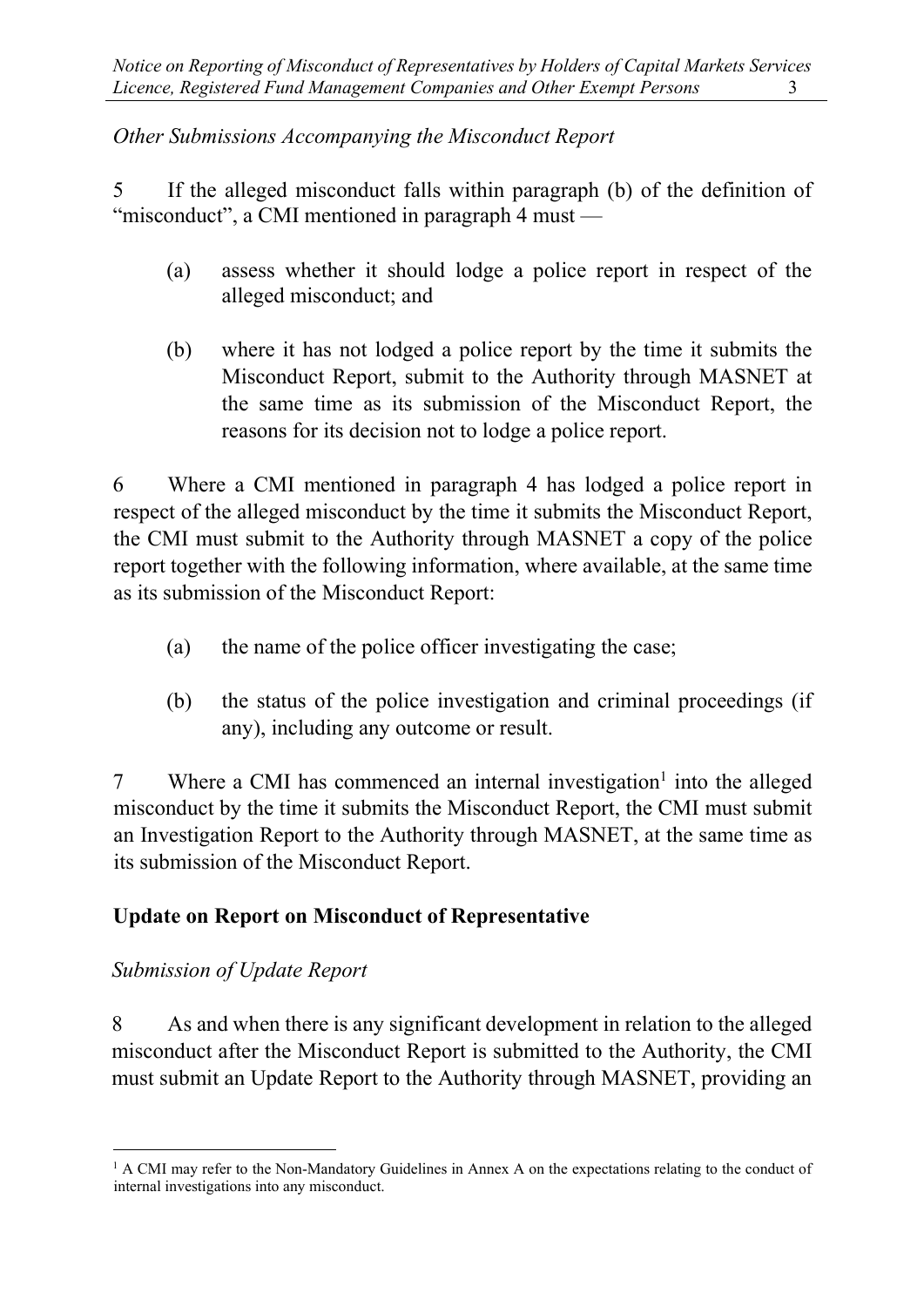update of the development, no later than 21 calendar days after the development or such longer period as the Authority may allow in writing.

- 9 In paragraph 8, "significant development" includes but is not limited to
	- (a) the lodging of a police report by the CMI on the alleged misconduct;
	- (b) the completion of the CMI's internal investigations into the alleged misconduct;
	- (c) the taking of any corrective action by the CMI, in respect of the alleged misconduct;<sup>2</sup>
	- (d) the taking of any further action by the CMI following an appeal against any corrective action; and
	- (e) the CMI being notified or made aware, through any source, of the outcome of police investigations or criminal proceedings (if any) in respect of the alleged misconduct.

# Other Submissions Accompanying an Update Report

10 Where a CMI lodges a police report on the alleged misconduct after it submitted the Misconduct Report, the CMI must submit to the Authority through MASNET a copy of the police report together with the information mentioned in paragraph 6(a) and (b), where available, at the same time as its submission of the Update Report.

11 Where there is a significant development mentioned in paragraph 8 after a CMI submitted the Misconduct Report and the information relating to that significant development falls within any of the data fields in the Investigation Report, the CMI must submit an Investigation Report with that information to the Authority through MASNET, at the same time as its submission of the Update Report.

<sup>&</sup>lt;sup>2</sup> A CMI may refer to the Non-Mandatory Guidelines in Annex B on the expectations relating to the taking of corrective action in respect of any misconduct.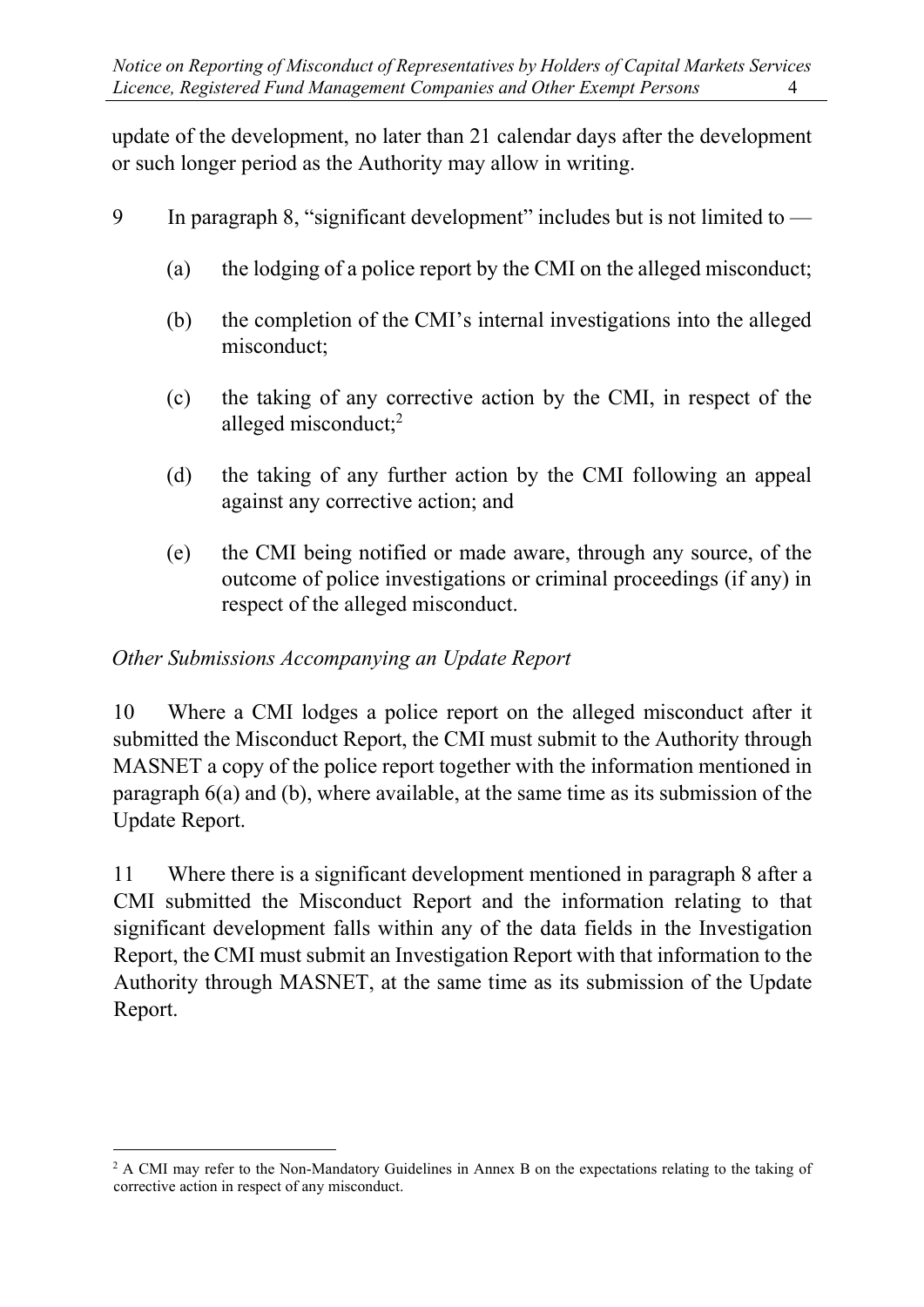# Provision of Misconduct Report and Update Report to Representative

12 Subject to paragraph 15, where a CMI has submitted a Misconduct Report to the Authority in accordance with paragraph 4, the CMI must provide a copy of the Misconduct Report to the representative or former representative concerned, no later than 21 calendar days, or such longer period as the Authority may allow in writing, after the date of submission of the Misconduct Report to the Authority.

13 Subject to paragraph 15, where a CMI has submitted an Update Report to the Authority in accordance with paragraph 8, the CMI must provide a copy of the Update Report to the representative or former representative concerned, no later than 21 calendar days, or such longer period as the Authority may allow in writing, after the date of submission of the Update Report to the Authority.

14 For the avoidance of doubt, a CMI is not required under paragraph 12 or 13 to provide to the representative or former representative, a copy of any Investigation Report or police report, or any information mentioned in paragraph 6(a) or (b), which the CMI had submitted to the Authority together with a Misconduct Report or Update Report.

- 15 Paragraphs 12 and 13 shall not apply if
	- (a) the CMI is acting, or is proposing to act, in connection with its internal investigation, and the provision of the copy of the Misconduct Report or Update Report (as the case may be) to the representative or former representative concerned is likely to prejudice that investigation;
	- (b) the CMI knows or has reasonable grounds to suspect that any officer of a public authority is acting or is proposing to act, in connection with an investigation which is being, or is about to be, conducted, and either –
		- (i) any officer of the public authority has requested for the CMI not to disclose to the representative or former representative information in respect of the alleged misconduct which is contained in the Misconduct Report or Update Report; or
		- (ii) the provision of the copy of the Misconduct Report or Update Report (as the case may be) to the representative or former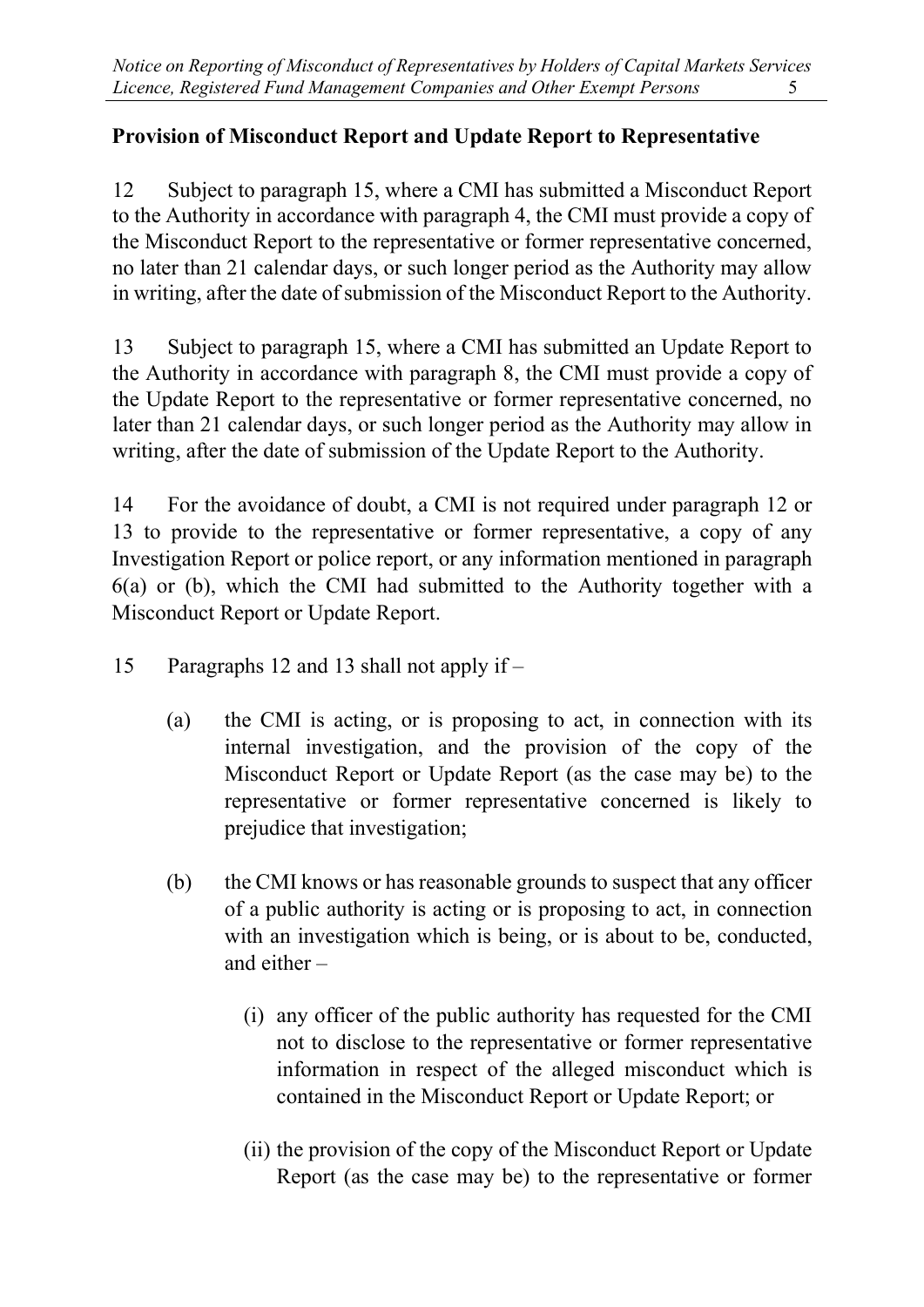representative concerned is likely to prejudice that investigation or proposed investigation; or

(c) the individual concerned is a former representative and the CMI has taken reasonable steps but is unable to contact the former representative using his last known contact details.

### Keeping of Relevant Records

- 16 A CMI must keep proper records of
	- (a) documentary evidence that a copy of the Misconduct Report or Update Report has been provided to the representative or former representative concerned;
	- (b) its assessment on the likelihood of prejudice to any investigation, if the CMI does not provide a copy of the Misconduct Report or Update Report to the representative or former representative concerned in reliance on paragraph  $15(a)$  or  $(b)(ii)$ ;
	- (c) the request from the officer of the public authority, if the CMI does not provide a copy of the Misconduct Report or Update Report to the representative or former representative concerned in reliance on paragraph  $15(b)(i)$ ; or
	- (d) the reasonable steps taken by the CMI to contact the former representative, if the CMI does not provide a copy of the Misconduct Report or Update Report to the former representative concerned in reliance on paragraph 15(c).

17 Where a CMI conducts an internal investigation into an alleged misconduct, the CMI must keep proper records of the following, where applicable:

- (a) a summary of the facts of the case, such as the source of the allegation or suspicion, the number of customers affected, details of relevant transactions and the financial impact on the customers;
- (b) accounts from relevant parties such as the representative or former representative and the customer;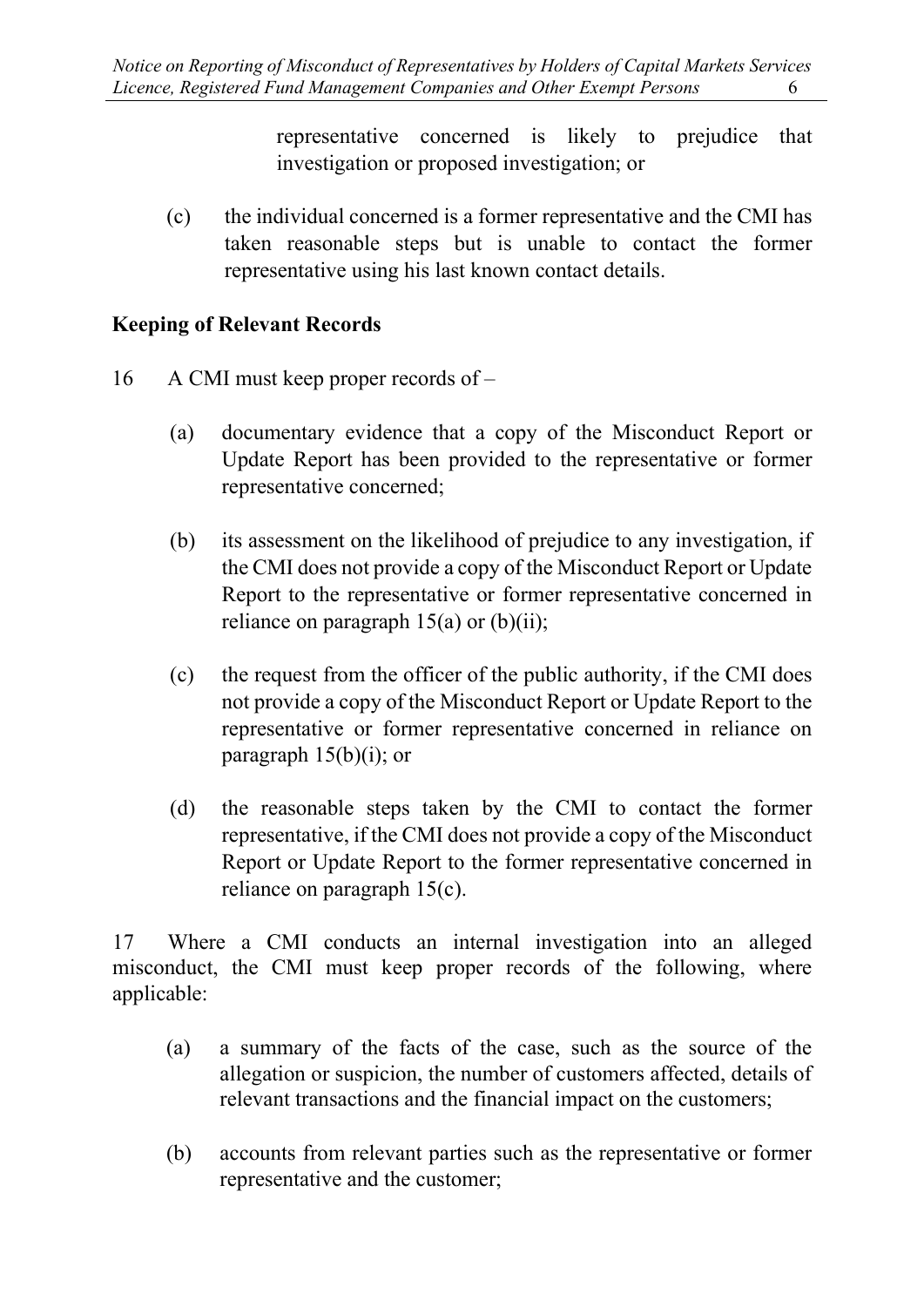- (c) documentary evidence of the alleged misconduct;
- (d) the investigator's assessment and recommendation;
- (e) corrective action taken, and basis for the corrective action;
- (f) appeal against the corrective action, along with assessment and the outcome of the appeal.
- 18 This Notice shall take effect on [effective date].

## Transitional Provisions

19 Despite paragraph 4, where a CMI other than a Registered Fund Management Company –

- (a) first had reasonable grounds to believe, more than 21 days before [effective date], that any type of misconduct within the definition of "misconduct" in paragraph 3 of this Notice was committed by its representative or its former representative when he was its representative;
- (b) has not submitted to the Authority a Misconduct Report, which is in the form set out at Appendix 1 of the Notice on Reporting of Misconduct of Representatives by Holders of Capital Markets Services Licence and Exempt Financial Institutions (MAS Notice No. SFA 04-N11) ("Cancelled Notice"), in relation to the misconduct before [effective date]; and
- (c) was not required under the Cancelled Notice to submit a Misconduct Report (which is in the form set out at Appendix 1 of the Cancelled Notice) by < date immediately before [effective date]>,

the CMI must submit to the Authority a Misconduct Report in relation to the misconduct under this Notice and any other document or information that may be required under paragraph 5 to 7 of this Notice, no later than 21 calendar days, or such longer period as the Authority may allow in writing, after [effective date].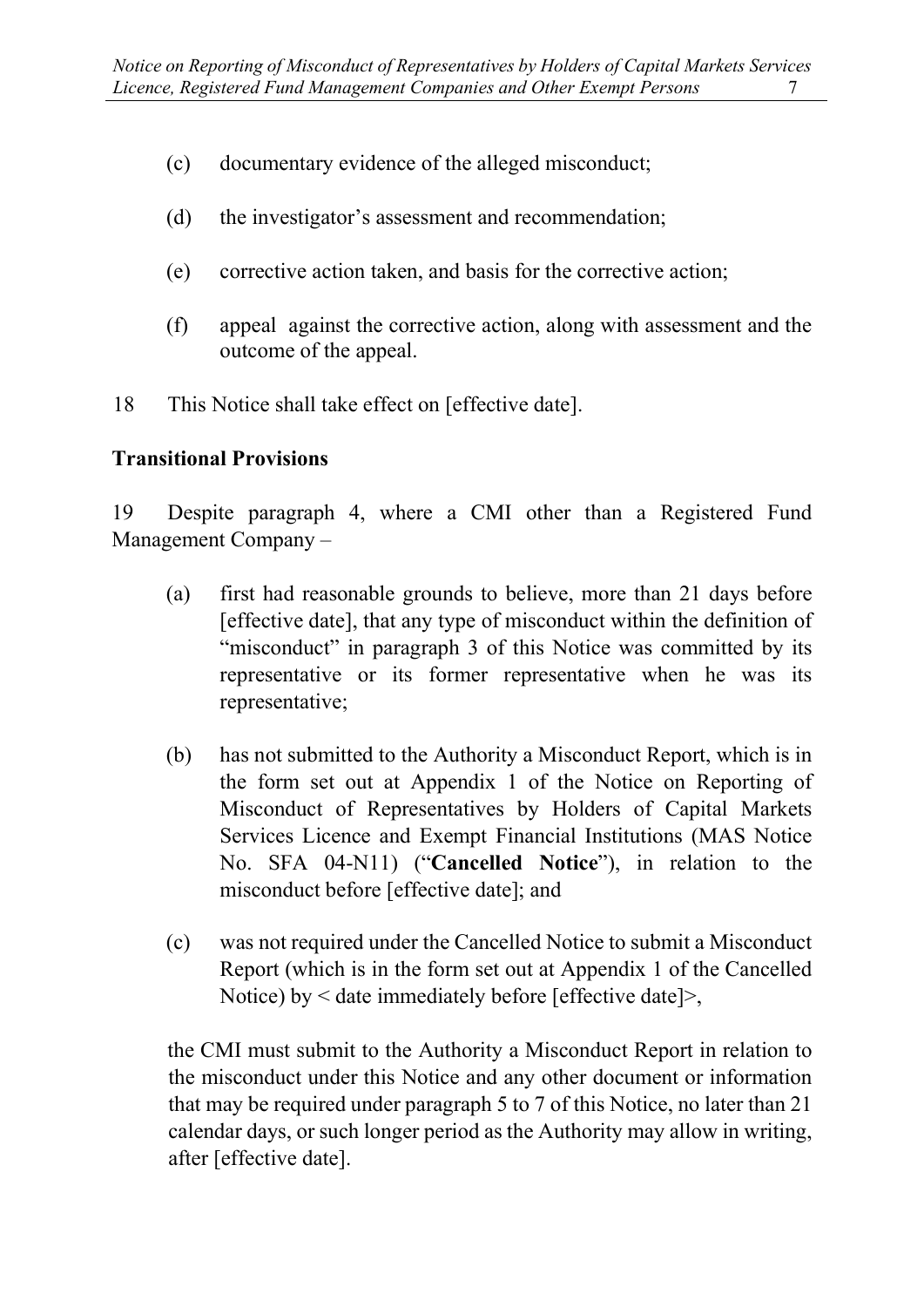20 This Notice does not apply to or in relation to any of the following, and despite paragraph 1, the Cancelled Notice as in force immediately before [effective date] continues to apply to or in relation to any of the following as if this Notice has not been issued:

- (a) any case for which a CMI submitted an Misconduct Report under the Cancelled Notice (which is in the form set out at Appendix 1 of that Notice) before [effective date];
- (b) any case for which a CMI was required under the Cancelled Notice to submit an Misconduct Report (which is in the form set out at Appendix 1 of that Notice) by <date immediately before [effective] date]>,

save that a reference in the Cancelled Notice to "MASNET" means MASNET or any electronic system which may be established by the Authority in place of MASNET.

Note:

Under section 101(3) of the Act, any person who contravenes any requirement specified in a direction issued by the Authority (which would include this Notice), shall be guilty of an offence and shall be liable on conviction to a fine not exceeding \$50,000 and, in the case of a continuing offence, to a further fine not exceeding \$5,000 for every day or part thereof during which the offence continues after conviction.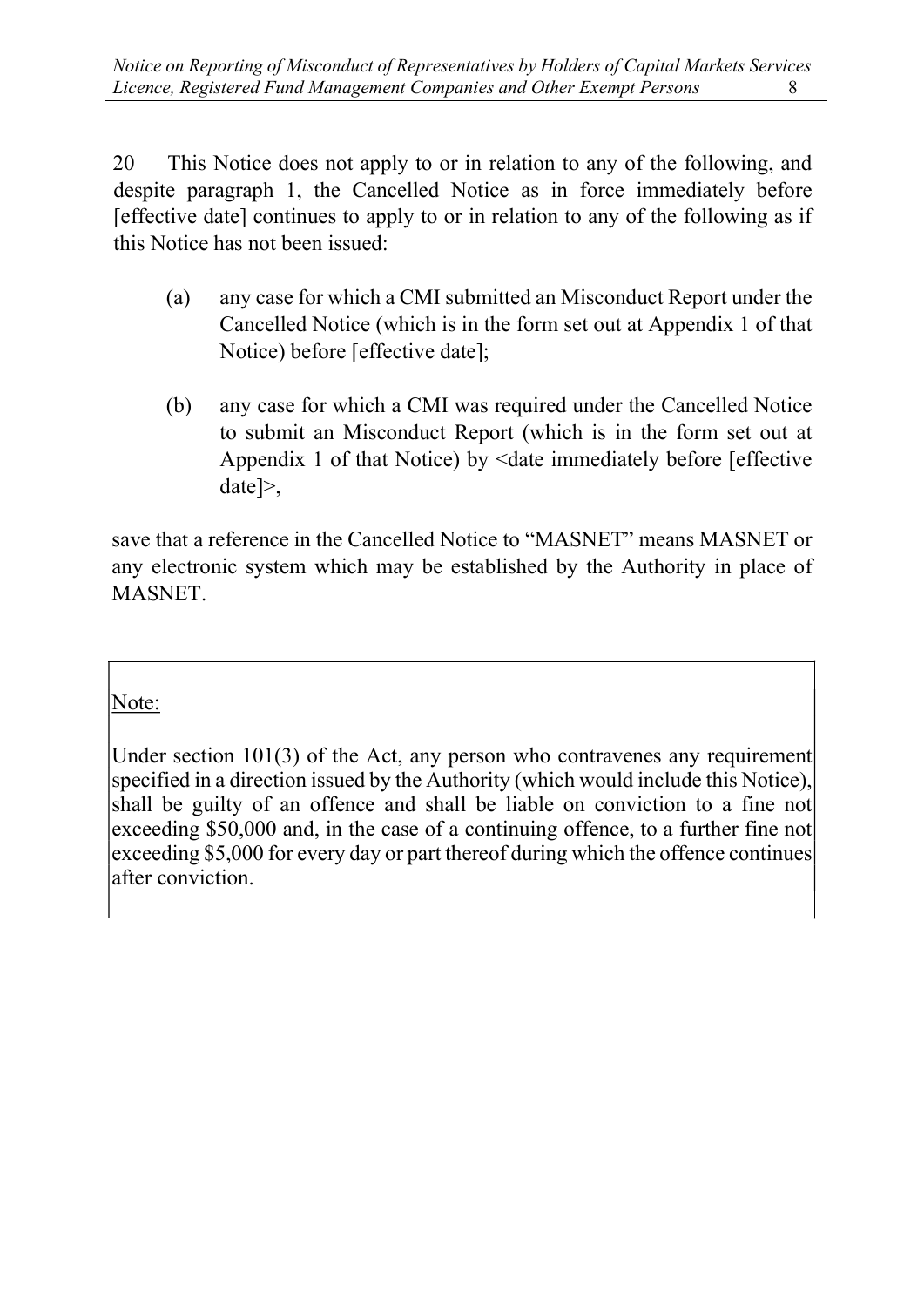# Appendix 1

# Misconduct Report, Update Report and Investigation Report

Please refer to Annex 2 of MAS' response to feedback received from the Consultation on Revisions to Misconduct Reporting Requirements and Proposals to Mandate Reference Checks for Representatives published on 14 May 2021 at this link:

https://www.mas.gov.sg/publications/consultations/2018/consultation-paper-onrevisions-to-misconduct-reporting-requirements-and-proposals-to-mandatereference-checks-for-representatives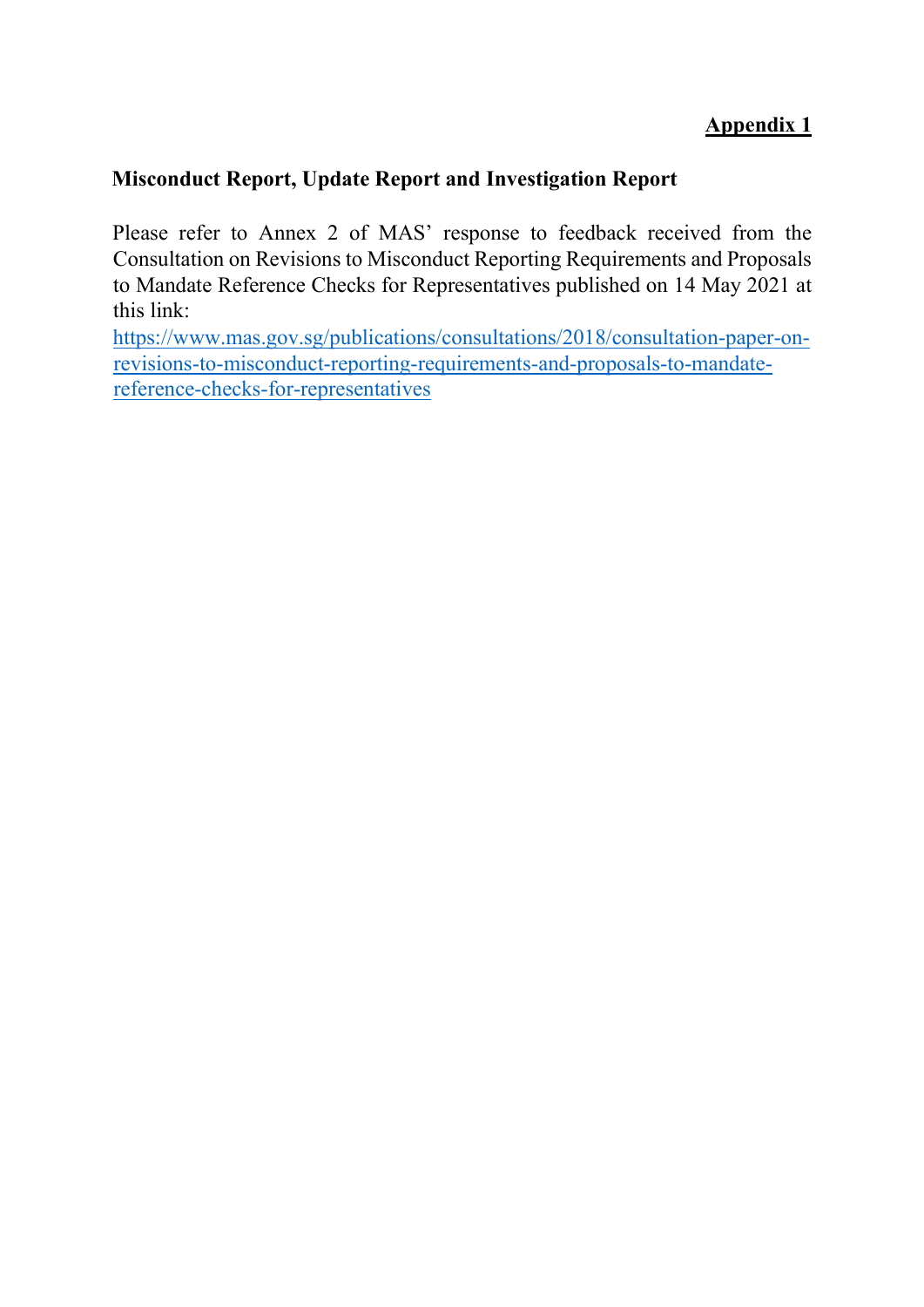## Annex A

#### Guidelines on the Conduct of Internal Investigations

1 Where a CMI has reasonable grounds to believe that any of its representatives, or any of its former representatives during his time as its representative, had committed any misconduct, a CMI is expected to conduct internal investigations to establish if any misconduct was committed by the representative or former representative. The investigation process should incorporate relevant sources of information including the following, where applicable:

- (a) interviews with relevant parties, such as affected customers, and representatives or former representatives;
- (b) review of transactions (including phone records or other correspondences between the representative and the affected customer, and historic pricing records, if applicable).

2 The guidelines in this Annex are issued pursuant to section 321(1) of the Securities and Futures Act (the "Act") and provide guidance to CMIs on the conduct of internal investigations into misconduct mentioned in MAS Notice SFA XX-NXX ("Notice"). The expressions used in these Guidelines have the same meanings as in the Notice. These guidelines should be read in conjunction with the provisions of the Act, the subsidiary legislation made thereunder, and other relevant legislation, notices, codes, guidelines and FAQs issued by the Authority. Any failure to comply with the guidelines set out in this Annex does not of itself render a CMI liable to criminal proceedings.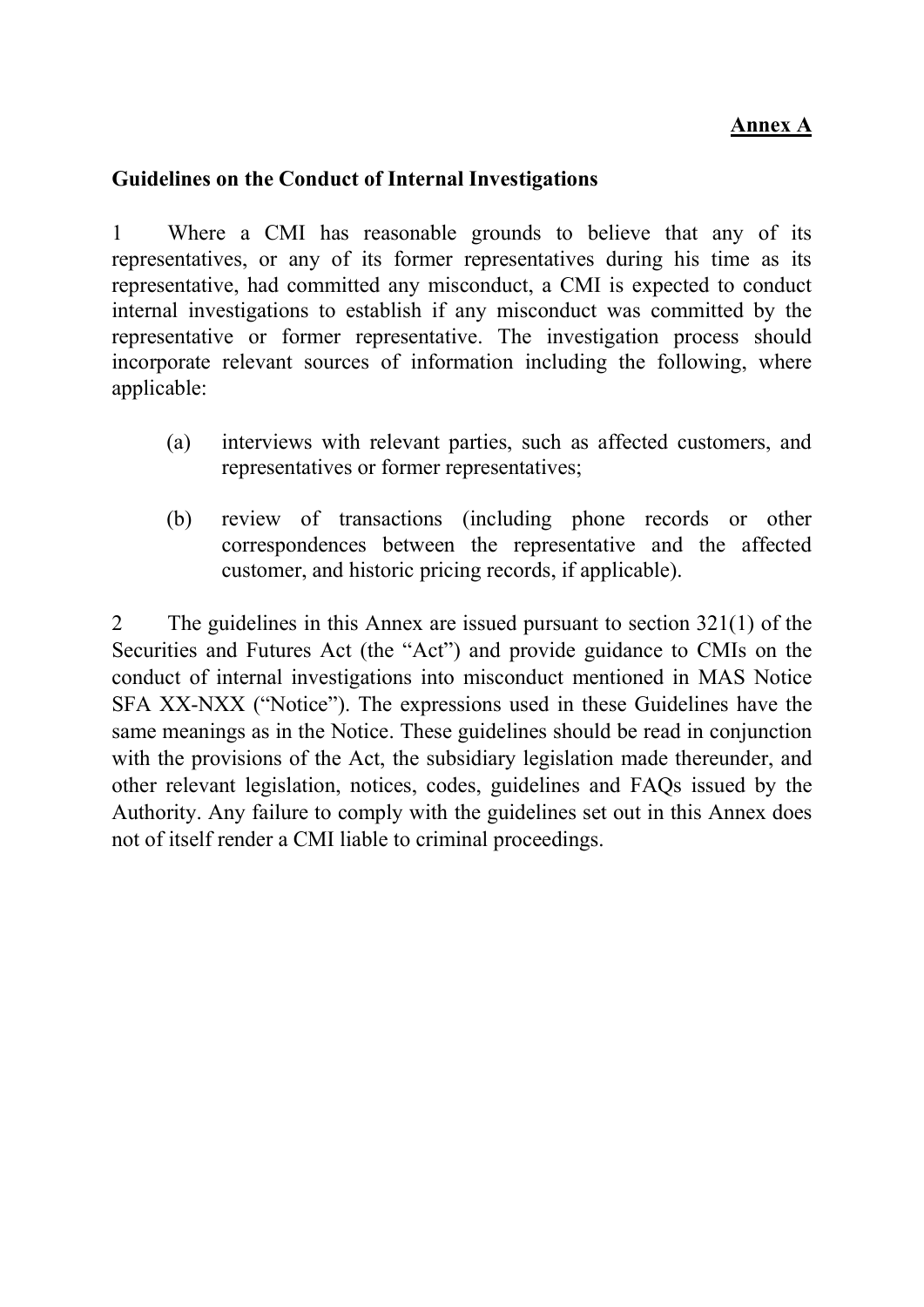# Annex B

## Guidelines on Corrective Action

1 A CMI is responsible for the conduct of its representatives. It should take appropriate corrective action including such action against its representatives or former representatives for any misconduct committed by them in relation to the provision of any regulated activity and ensure consistency in its application of corrective action.

2 The type of corrective action that a CMI may take against its representatives or former representatives in respect of any misconduct committed depends on the severity of the case and includes, but is not limited to, any one or more of the following:

- (a) suspension from conducting any regulated activity;
- (b) restitution of misappropriated monies;
- (c) fine;
- (d) warning;
- (e) demotion;
- (f) termination of the representative's employment or arrangement with the CMI;
- (g) clawback;
- (h) impact on balanced scorecard grade;
- (i) re-training;
- (j) enhanced supervision and monitoring.

3 A CMI should have an internal process for addressing the appeals against any corrective action.